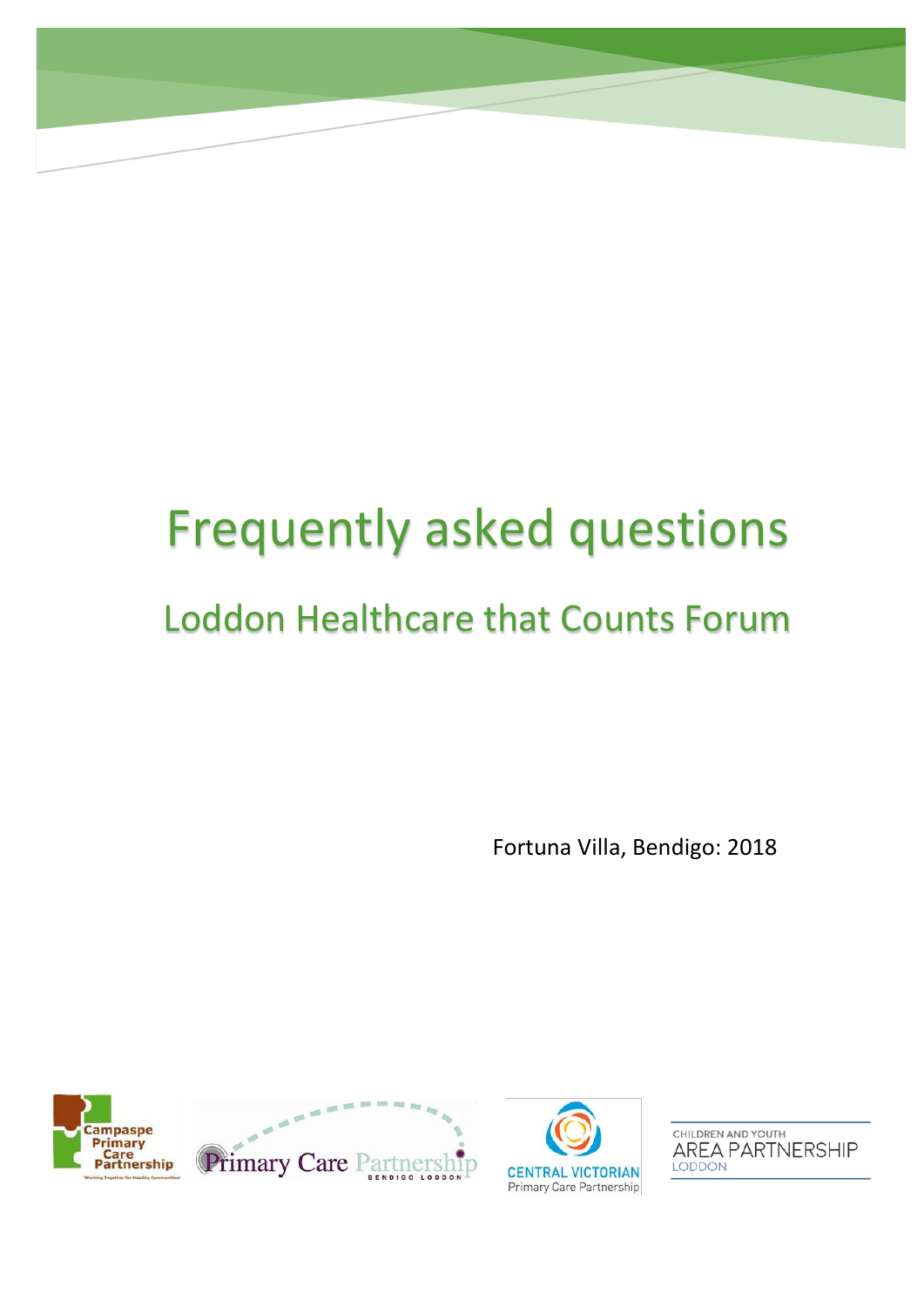## VULNERABLE CHILDREN

#### Q. WHAT DO YOU MEAN BY 'VULNERABLE CHILDREN'?

- The Department of Health and Human Services (DHHS) have a [website](https://www2.health.vic.gov.au/about/populations/vulnerable-children) that has information in relation to 'Vulnerable children'
- The [Health Care That Counts Framework](file:///C:/Users/cvpcp/Downloads/Healthcare%20that%20counts.pdf) (pp. 6-7) has a section that details 'what is vulnerability' and 'factors contributing to vulnerability'.

#### Q. WHAT DO WE NEED TO DO TO IMPROVE ENGAGEMENT WITH DISENGAGED FAMILIES

This Practice Sheet summarises and builds upon the findings from the Engaging Hard to Reach Families and Children study (Cortis, Katz, & Patulny, 2009) and provides ideas for practitioners and policymakers about how to increase engagement of disadvantaged (or "hard to reach") families in child and family services and programs.

• [Are disadvantaged families "hard to reach"? Engaging disadvantaged families in child and](https://aifs.gov.au/cfca/sites/default/files/publication-documents/ps1.pdf)  [family services. Australian Institute of Family Studies.](https://aifs.gov.au/cfca/sites/default/files/publication-documents/ps1.pdf)

# Q. IS THERE A MODEL TO IDENTIFY AND ASSESS VULNERABLE/STRUGGLING CHILDREN THAT COULD BE ADOPTED IN RURAL URGENT CARE CENTRES AND COMMUNITY CARE SERVICES SO WE DON'T MISS A SINGLE CASE IN OUR COMMUNITIES?

The Loddon Health Care that Counts Project is currently looking at possible enablers for organisations to improve the identification and response to vulnerable children in the rural setting. There are a number of resources to support the understanding of risk and protective factors for child abuse and neglect and identify vulnerable families:

- *[Risk and protective factors](https://aifs.gov.au/cfca/publications/risk-and-protective-factors-child-abuse-and-neglect) for child abuse and neglect.* Australian Institute of Family Studies.
- *Children at Risk [Learning Portal](https://vulnerablechildren.kineoportal.com.au/)*
- *[Murray Health Pathways](https://murray.healthpathways.org.au/index.htm)* Request access or log in. Go to Child Health > Assault or Abuse Child and Youth > Child or Young Person at Risk of Abuse or Neglect. Click on the linked text in *Identify families at risk for child abuse and neglect*.

#### HEALTH CARE THAT COUNTS FRAMEWORK

#### Q. WHAT IS THE HEATH CARE THAT COUNTS FRAMEWORK

[Healthcare that counts \(HCTC\): A framework for improving care for vulnerable children](https://www2.health.vic.gov.au/about/publications/policiesandguidelines/healthcare-that-counts-framework) has been developed to support all Victorian health services strengthen their response to vulnerable children and drive system-wide improvements to deliver coordinated and high-quality care. The HCTC framework aligns with the mandatory Child Safe Standards.

# Q. WE HAVE HEARD A LOT ABOUT THE "ROADMAP FOR REFORM" – IS THIS RELEVANT TO THE HCTC FRAMEWORK?

The Health care that Counts framework aligns with The Roadmap for Reform: Strong Families, Safe [Children.](https://dhhs.vic.gov.au/sites/default/files/documents/201805/Roadmap%20for%20Reform%20children%20and%20families%20May%202018_0.pdf) The roadmap recognises the critical role that mainstream health services play in supporting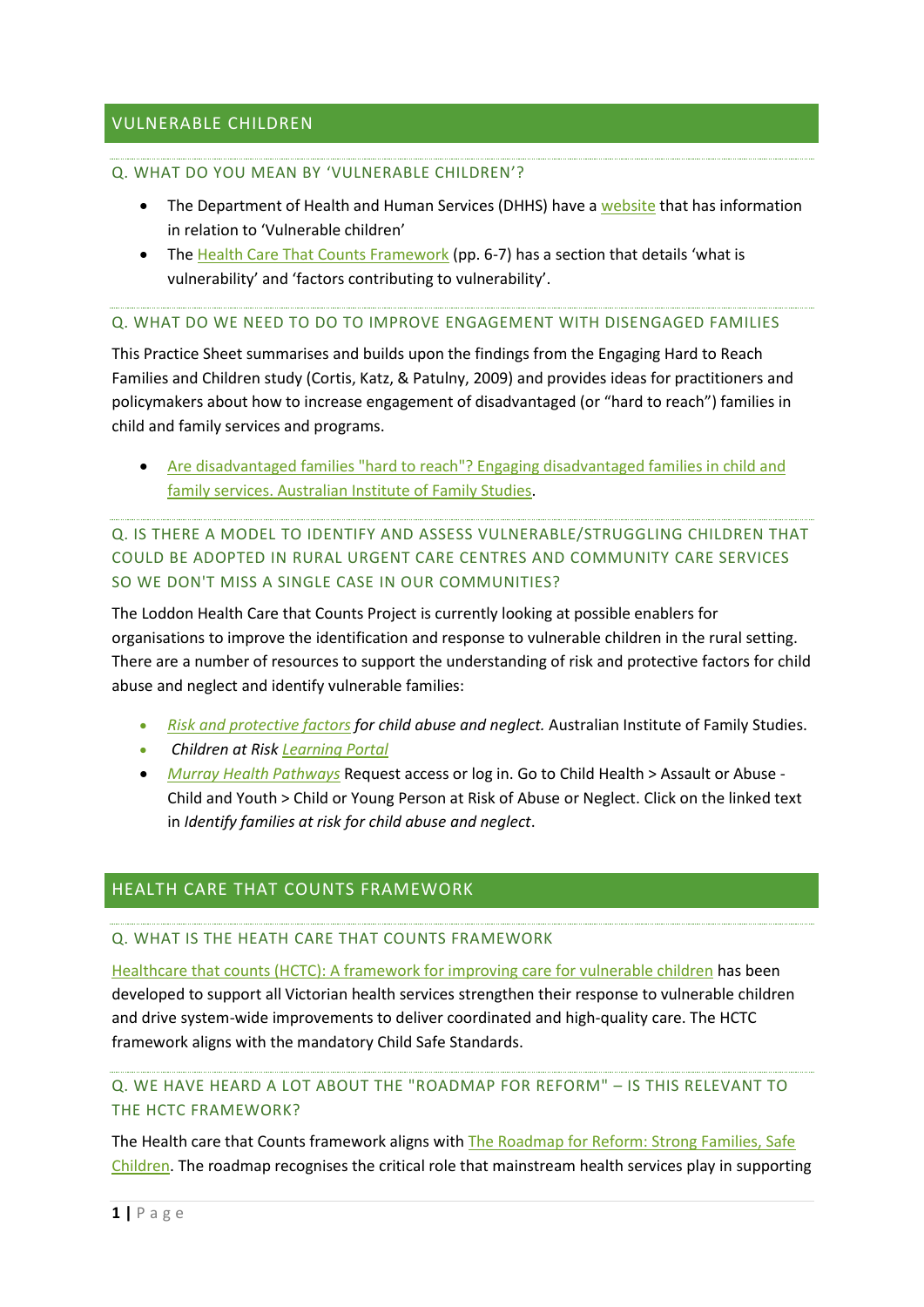children, families and their carers. The Royal Commission for Family Violence recognised that health professionals are in a unique position to identify and respond to family violence. Our health system's role is crucial in responding to vulnerability because it can provide earlier and more connected care. This type of care is critical if we are to protect and promote children's health, safety and wellbeing.

#### Q. ALL MY WORK IS DIRECTED TO ADULTS. DOES THIS EVEN APPLY TO ME?

Parental mental health problems, misuse of alcohol, dependency on illicit drugs, homelessness, problem gambling, family violence and other difficulties, either together or in some combination, can lead to circumstances high in stress and strain that place children at serious risk of harm.

[The good practice guide to Child Aware Approaches: Keeping children safe and well](https://aifs.gov.au/cfca/publications/good-practice-guide-child-aware-approaches/foreword) *report* outlines core philosophies and key principles underpinning Child Aware Approaches, provides "case study" examples of how the principles can be applied in practice, and highlights relevant practice considerations and additional resources.

# CHILD SAFE STANDARDS

### Q. WHAT ARE THE CHILD SAFE STANDARDS?

The standards are a compulsory framework that supports organisations to promote the safety of children by requiring them to implement policies to prevent, respond to and report allegations of child abuse. The legislation that creates the standards is the Child Wellbeing and Safety Act 2005. The standards are designed to drive cultural change and embed a focus on child safety by placing children's rights and wellbeing at the forefront of the organisation's mind ([Commission for Children](https://ccyp.vic.gov.au/assets/resources/CSSGuideFinalV4-Web-New.pdf)  [and Young People\)](https://ccyp.vic.gov.au/assets/resources/CSSGuideFinalV4-Web-New.pdf).

- The [Commission for Children and Young People](https://ccyp.vic.gov.au/child-safety/resources/guides-and-information-sheets/) have resources available on creating a child safe organisation for service providers, parents and carers and for children and young people.
- There are [audio-visual resources](https://ccyp.vic.gov.au/child-safety/resources/videos-presentations/) on the Child Safe Standards and the Reportable Conduct Scheme
- Relevant legislation: [Child Wellbeing and Safety Act 2005](https://www.findandconnect.gov.au/ref/vic/biogs/E000411b.htm) (Vic)
- The [Child Safe Standards Compliance Monitoring Framework \(2018-2019\)](https://providers.dhhs.vic.gov.au/child-safe-standards-compliance-monitoring-framework-2018-2019-word) sets out the DHHS approach to monitoring the regulatory compliance of its funded and/or regulated organisations with the Child Safe Standards.

#### Q. WHO DO THE STANDARDS APPLY TO?

The standards apply to all organisations that provide services or facilities for children. A list [of the services/organisations](https://ccyp.vic.gov.au/child-safety/being-a-child-safe-organisation/the-child-safe-standards/who-do-the-standards-apply-to/) are available on the Commission for Children and Young People website.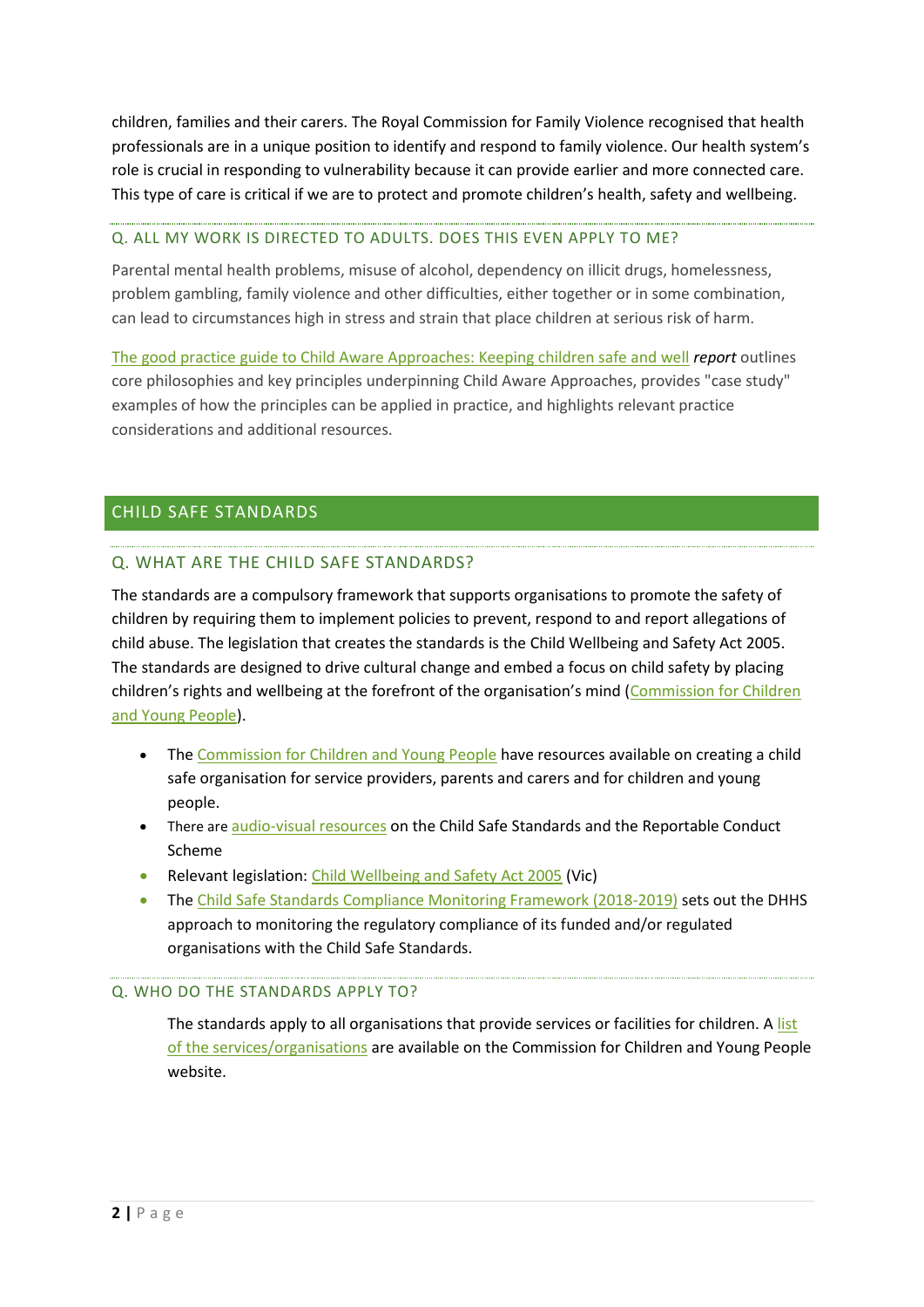# ORANGE DOOR

#### Q. WHAT IS THE ORANGE DOOR AND WHAT IS INCLUDED?

Support and Safety Hubs, known as [The Orange Door,](https://orangedoor.vic.gov.au/) help women, children and young people experiencing family violence and families who need support with the wellbeing and development of their children.

- The physical locations of the Orange Doors are: Bayside Peninsula, Barwon, Mallee and North Eastern Melbourne, and one more to open in Inner Gippsland. New sites to open are Ballarat, Bendigo and Shepparton.
- Guided by the government action plan[: Family Violence Rolling Action Plan](https://www.vic.gov.au/familyviolence/rolling-action-plan.html)

### CULTURAL SAFETY AND ENGAGING WITH ABORIGINAL PARTNERS

# Q. WHAT CAN OUR ORGANISATION DO THAT WOULD INCREASE OUR SERVICE FROM BEING "CULTURALLY COMPETENT" TO BEING TRULY COLLABORATIVE WITH OUR ABORIGINAL PARTNERS?

Cultural safety is about providing quality service that fits within the cultural values and norms of the person accessing the service that may differ from your own and/or the dominant culture (VACCHO).

- The Australian Human Rights Commission have released a [background paper](https://www.humanrights.gov.au/CHILD-SAFE-ORGANISATIONS-AND-CULTURAL-SAFETY) (2018) discusses cultural safety for Aboriginal and Torres Strait Islander children and young people to inform work on child-safe organisations in Australia
- Cultural responsiveness *framework*: Guidelines for Victorian health services.
- Search for your local [Indigenous Corporation](http://www.oric.gov.au/) or Victorian Aboriginal Community Controlled Health Organisation [\(VACCHO\)](https://www.vaccho.org.au/om/our-membership/members/) for partnering opportunities.

# REPORTING CONCERNS AND LEGISLATION – CHILD PROTECTION AND CHILD FIRST

### **Q. WHEN DO I MAKE A REPORT TO CHILD PROTECTION OR MAKE A REFERRAL TO CHILD FIRST?**

There are several resources to support you to make a report to Child Protection. These include:

- DHHS [website](https://providers.dhhs.vic.gov.au/making-report-child-protection) that provides information on when and how to make a report.
- A [step-by-step](https://www.education.vic.gov.au/Documents/childhood/parents/health/mandreportsep10.pdf) guide to making a report to Child Protection or referral to Child FIRST, including contact numbers.
- Reporting concerns about children or young people: [a guide for professionals.](https://services.dhhs.vic.gov.au/sites/default/files/2017-05/Reporting-concerns-about-children-or-young-people_0.docx) This also provides advise on when you need to refer to Child First or Child Protection.
- Australian [legal definitions:](https://aifs.gov.au/cfca/publications/australian-legal-definitions-when-child-need-protection) When is a child in need of protection? Australian Institute of Family Studies.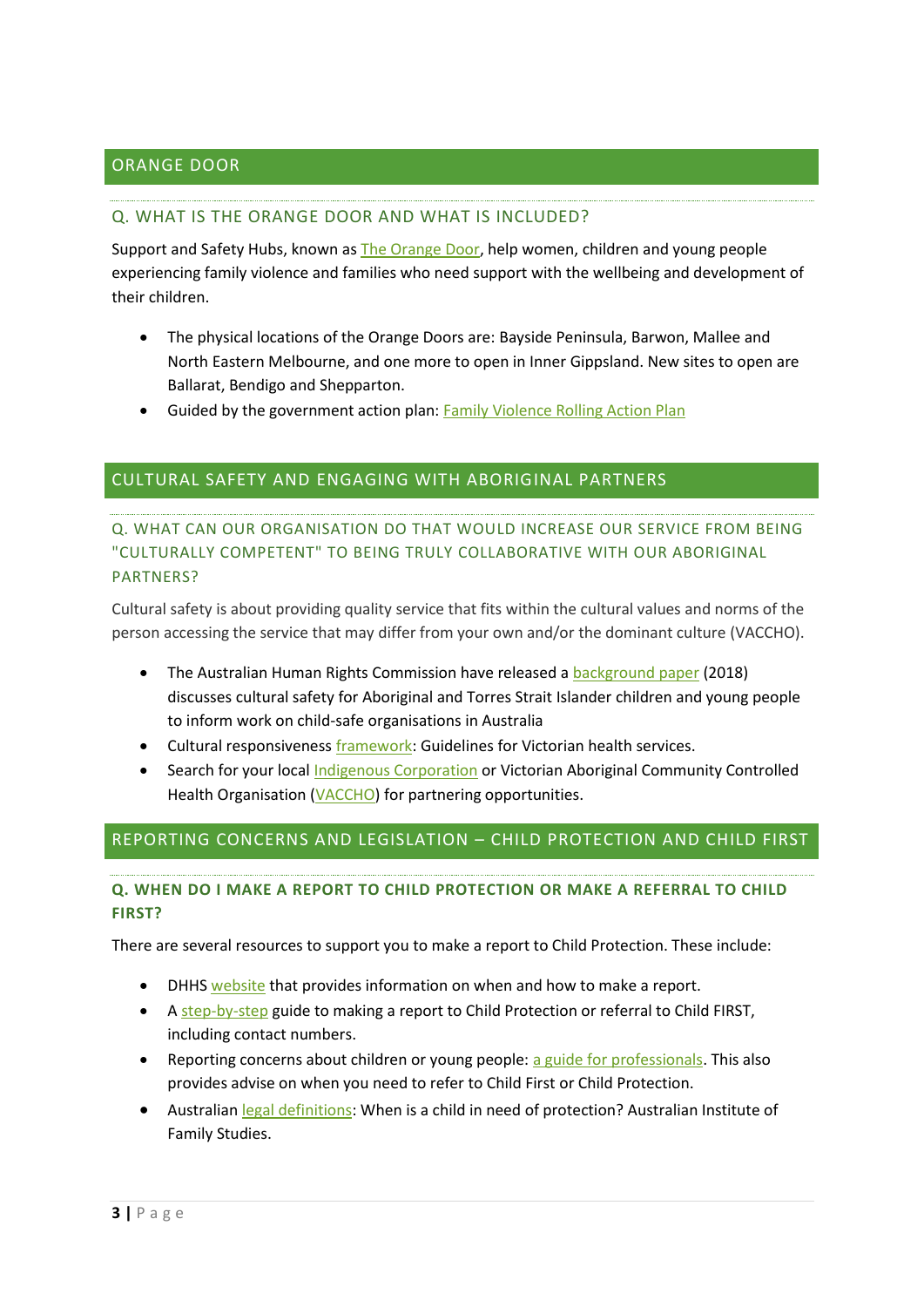#### Q. WHO ARE MY LOCAL CONTACTS IN CHILD PROTECTION AND CHILD FIRST?

A [step-by-step](https://www.education.vic.gov.au/Documents/childhood/parents/health/mandreportsep10.pdf) guide to making a report to Child Protection or referral to Child FIRST, including local contact numbers.

#### Q. WHAT SUPPORT DOES CHILD FIRST PROVIDE?

On receiving a referral from a professional or community member, the Child FIRST team will conduct further assessment of the family and may consult with an experienced community-based child protection practitioner based in the Child FIRST team. This assessment may lead to the involvement of a local family services organisation. In most circumstances, Child FIRST will inform you of the outcome of your referral.

Where Child FIRST forms a view that a child or young person is in need of protection they are required to report the matter to Child Protection (excerpt from Reporting concerns about children or young people: [a guide for professionals](https://services.dhhs.vic.gov.au/sites/default/files/2017-05/Reporting-concerns-about-children-or-young-people_0.docx)).

#### Q. WHO IS MANDATED TO REPORT TO CHILD PROTECTION AND WHAT MUST BE REPORTED?

Some professionals such as doctors, nurses, police and school teachers are [legally obliged](https://services.dhhs.vic.gov.au/child-protection) to report suspected child abuse. In addition, any person who believes on reasonable grounds that a child needs protection can make a report to the Victorian Child Protection Service. It is the Child Protection worker's job to assess and, where necessary, further investigate if a child or young person is at risk of harm.

Where there is a belief on reasonable grounds that a child has suffered, or is likely to suffer, significant harm as a result of [physical injury or sexual abuse,](https://aifs.gov.au/cfca/publications/mandatory-reporting-child-abuse-and-neglect) and the child's parents have not protected, or are unlikely to protect, the child from harm of that type.

• Relevant Legislation: [Children, Youth and Families Act 2005,](https://services.dhhs.vic.gov.au/child-protection) section 182 (Vic)

# Q. WHO CAN MAKE A REPORT TO CHILD PROTECTION OR MAKE A REFERRAL TO CHILD FIRST?

Any person who believes on reasonable grounds that a child needs protection can [make a](https://services.dhhs.vic.gov.au/child-protection)) referral to Child First or report to the Victorian Child Protection Service.

#### Q. WHAT HAPPENS AFTER A REPORT IS MADE TO CHILD PROTECTION?

Once a report is received, Child Protection will seek further information. This will usually be from professionals who may also be involved with the child or family. In determining what action to take, Child Protection will also consider any previous concerns that may have been reported about the child or young person (https://providers.dhhs.vic.gov.au/making-report-child-protection).

When you make a report, Child Protection can tell you what action it will take. However, if an investigation is completed, Child Protection cannot tell you the outcome of the investigation without the family's consent, unless you have an ongoing role to play in ensuring the child's protection (https://www.secasa.com.au/pages/providing-support-to-vulnerable-children-and-families/makinga-report-to-child-protection/).

• For more detailed information on receiving and processing reports refer to th[e Child](http://www.cpmanual.vic.gov.au/advice-and-protocols/advice/intake/receiving-and-processing-reports#h3_14)  [Protection Manual](http://www.cpmanual.vic.gov.au/advice-and-protocols/advice/intake/receiving-and-processing-reports#h3_14)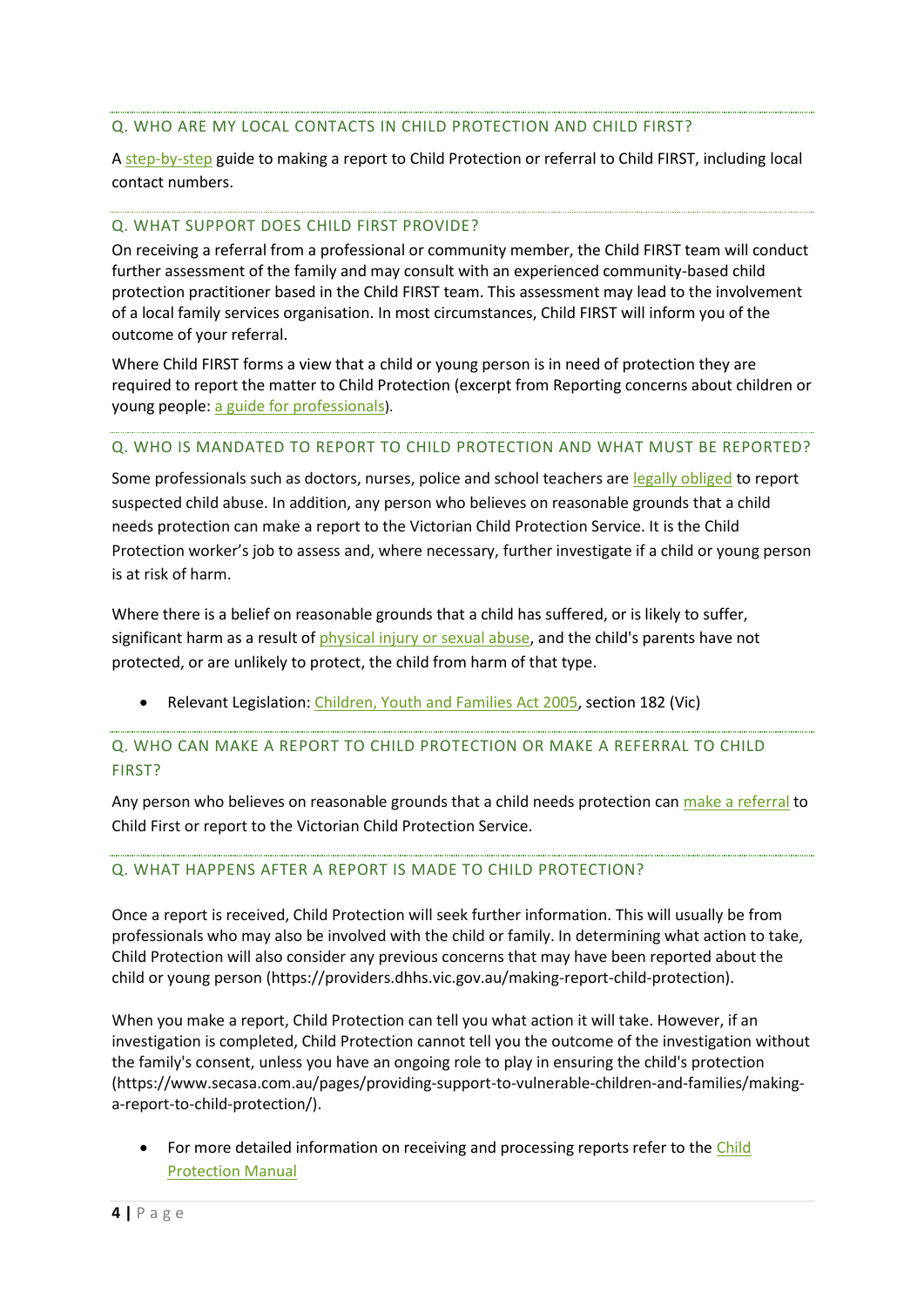## Q. WHY DOES CHILD PROTECTION WANT SO MUCH INFORMATION WHEN I MAKE A REPORT? I NEVER HAVE ALL THE DETAILS AT HAND AND WE ARE BUSY.

For Child Protection needs this information to inform the assessment and decision-making about how the report should be managed. The information required is listed in the *Receiving a report* section of the [Child Protection Manual.](http://www.cpmanual.vic.gov.au/advice-and-protocols/advice/intake/receiving-and-processing-reports#h3_1)

# Q. WHY DO I GET A CALL FROM ANGLICARE WHEN I HAVE IN FACT RUNG CHILD PROTECTION? (THAT IS, WHY IS CHILD FIRST RINGING ME BACK AND NOT CHILD PROTECTION?)

If the intake practitioner, in consultation with a supervisor, has assessed that the concerns and needs of the family are complex and require an enhanced approach via services and supports or specialised services, then the report will be referred to Child FIRST, family services or a service agency as detailed in the [Child Protection Manual \(Intake outcomes-advice\)](http://www.cpmanual.vic.gov.au/advice-and-protocols/advice/intake/intake-outcomes)

# Q. WHY IS THERE SUCH A DIFFERENCE BETWEEN PRACTICES ACROSS THE STATES AND TERRITORIES?

In Australia, state and territory governments are responsible for the administration and operation of child protection services. [Legislative acts in each state and territory](https://aifs.gov.au/cfca/publications/australian-child-protection-legislation) govern the way such services are provided. *Australian child protection legislation.* Australian Institute of Family Studies.

### UNBORN CHILDREN

# Q. HOW DOES CURRENT VICTORIAN LAW PROVIDE PROTECTION TO UNBORN BABIES?

Victorian Government policy promotes and supports early intervention and prevention to improve outcomes for vulnerable children and their families, including expectant mothers of an unborn child. Where there is 'a significant concern for the wellbeing of the child after his or her birth' a referral to Child FIRST or a report to child protection can be made [\(Child protection manual: Unborn child](http://www.cpmanual.vic.gov.au/advice-and-protocols/advice/intake/unborn-child-reports)  [reports-advice\)](http://www.cpmanual.vic.gov.au/advice-and-protocols/advice/intake/unborn-child-reports) .

The guiding practice principle is one of supportive intervention, rather than interference with the rights of the pregnant woman. The mother's verbal consent is required in the following situations:

- Where child protection's response is to provide advice and assistance to the mother (s. 30(2)(b)). This is because any assistance or direct case work provided to the mother is voluntary as child protection's investigative and statutory powers do not apply until after the child's birth.
- Where child protection wishes to involve the father of the unborn child or partner and extended family in a case conference or any assistance and service which may be provided to the mother. This is because the response provisions in the CYFA (s. 30(2)(b) and (c)) only apply to 'the mother of the unborn child'.